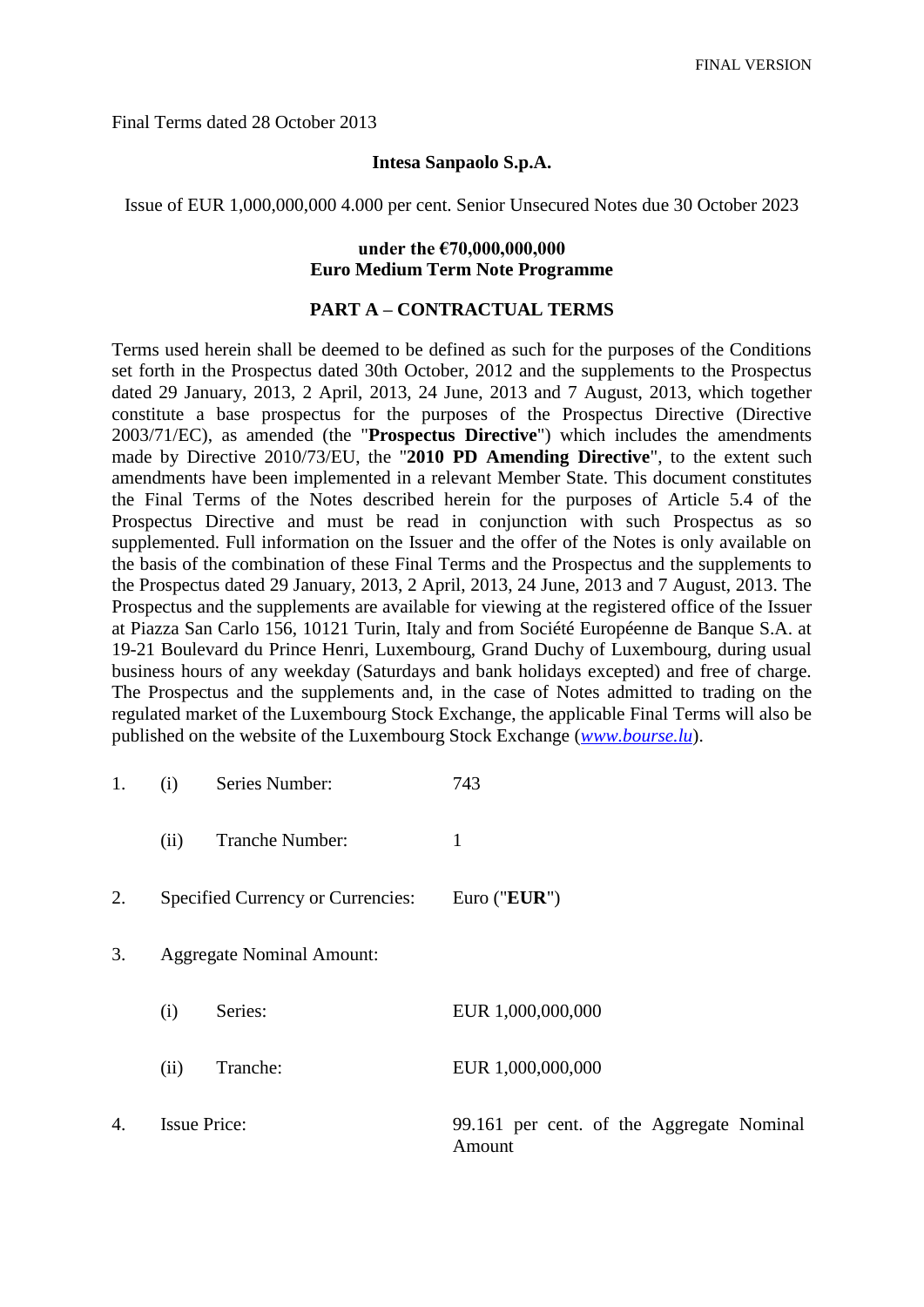| 5.                                               | (i)                                                                       | <b>Specified Denominations:</b>                                             | €100,000 and integral multiples of €1,000 in<br>excess thereof up to and including $£199,000$ .<br>No Notes in definitive form will be issued with<br>a denomination above $£199,000$ |
|--------------------------------------------------|---------------------------------------------------------------------------|-----------------------------------------------------------------------------|---------------------------------------------------------------------------------------------------------------------------------------------------------------------------------------|
|                                                  | (ii)                                                                      | <b>Calculation Amount:</b>                                                  | <b>EUR 1,000</b>                                                                                                                                                                      |
| 6.                                               | (i)                                                                       | <b>Issue Date:</b>                                                          | 30 October 2013                                                                                                                                                                       |
|                                                  | (ii)                                                                      | <b>Interest Commencement Date</b><br>(if different from the Issue<br>Date): | <b>Issue Date</b>                                                                                                                                                                     |
| 7.                                               | <b>Maturity Date:</b>                                                     |                                                                             | 30 October 2023                                                                                                                                                                       |
| 8.                                               | <b>Interest Basis:</b>                                                    |                                                                             | 4.000 % Fixed Rate                                                                                                                                                                    |
|                                                  |                                                                           |                                                                             | (further particulars specified below)                                                                                                                                                 |
| 9.                                               |                                                                           | <b>Redemption/Payment Basis:</b>                                            | Redemption at par                                                                                                                                                                     |
| 10.                                              | Change<br>of<br>Interest<br><b>or</b><br><b>Redemption/Payment Basis:</b> |                                                                             | Not Applicable                                                                                                                                                                        |
| 11.                                              |                                                                           | Put/Call Options:                                                           | Not Applicable                                                                                                                                                                        |
| 12.                                              |                                                                           | <b>Status of the Notes:</b>                                                 | Senior                                                                                                                                                                                |
| PROVISIONS RELATING TO INTEREST (IF ANY) PAYABLE |                                                                           |                                                                             |                                                                                                                                                                                       |

| 13. | <b>Fixed Rate Note Provisions</b> |                           | Applicable                                                                                        |  |
|-----|-----------------------------------|---------------------------|---------------------------------------------------------------------------------------------------|--|
|     | (1)                               | $Rate(s)$ of Interest:    | 4.000 per cent. per annum payable annually in<br>arrear                                           |  |
|     | (11)                              | Interest Payment Date(s): | 30 October in each year commencing on 30<br>October 2014 up to and including the Maturity<br>Date |  |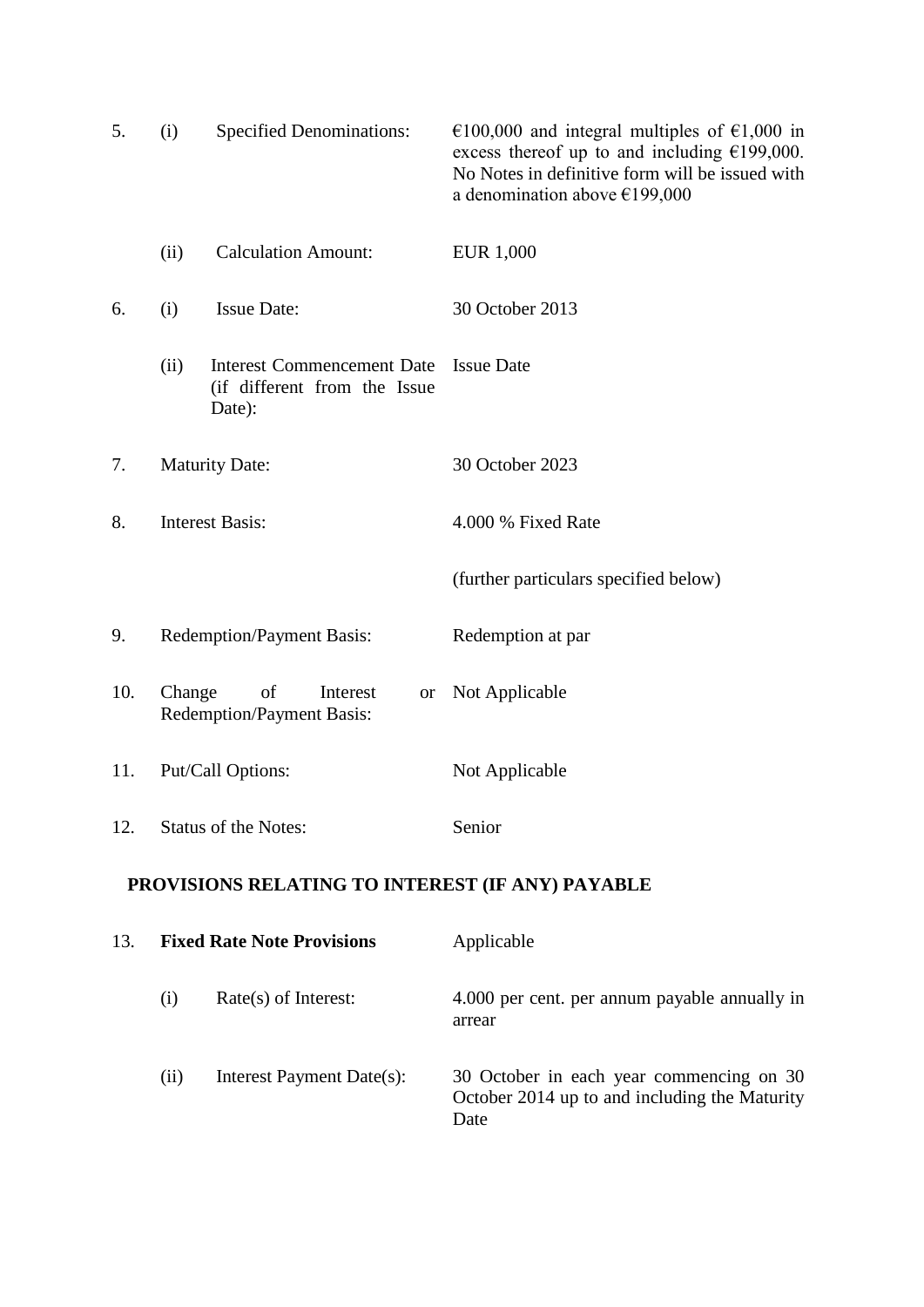|                                   | (iii)                              | <b>Fixed Coupon Amount:</b>                                                                                       | EUR 40.00 per Calculation Amount                                                                                                                                                              |
|-----------------------------------|------------------------------------|-------------------------------------------------------------------------------------------------------------------|-----------------------------------------------------------------------------------------------------------------------------------------------------------------------------------------------|
|                                   | (iv)                               | Day Count Fraction:                                                                                               | Actual/Actual (ICMA)                                                                                                                                                                          |
|                                   | (v)                                | Broken Amount(s):                                                                                                 | Not Applicable                                                                                                                                                                                |
| 14.                               |                                    | <b>Floating Rate Note Provisions</b>                                                                              | Not Applicable                                                                                                                                                                                |
| 15.                               | <b>Zero Coupon Note Provisions</b> |                                                                                                                   | Not Applicable                                                                                                                                                                                |
| 16.                               | <b>Provisions</b>                  | <b>Inflation Linked Interest Note</b> Not Applicable                                                              |                                                                                                                                                                                               |
| PROVISIONS RELATING TO REDEMPTION |                                    |                                                                                                                   |                                                                                                                                                                                               |
| 17.                               |                                    | <b>Call Option</b>                                                                                                | Not Applicable                                                                                                                                                                                |
| 18.                               | <b>Put Option</b>                  |                                                                                                                   | Not Applicable                                                                                                                                                                                |
| 19.                               |                                    | <b>Final Redemption Amount</b>                                                                                    | EUR 1,000 per Calculation Amount                                                                                                                                                              |
| 20.                               |                                    | <b>Early Redemption Amount</b>                                                                                    |                                                                                                                                                                                               |
|                                   | Early                              | Redemption<br>payable on redemption for taxation,<br>indexation or regulatory reasons, or<br>on event of default: | Amount(s) Not Applicable                                                                                                                                                                      |
|                                   |                                    | <b>GENERAL PROVISIONS APPLICABLE TO THE NOTES</b>                                                                 |                                                                                                                                                                                               |
| 21.                               |                                    | <b>Form of Notes:</b>                                                                                             | <b>Bearer Notes</b>                                                                                                                                                                           |
|                                   |                                    |                                                                                                                   | Temporary Global Note exchangeable for a<br>Permanent Global Note which is exchangeable<br>for Definitive Notes in<br>the limited<br>circumstances specified in the Permanent<br>Global Note. |
| 22.                               |                                    | <b>New Global Note Form:</b>                                                                                      | Yes                                                                                                                                                                                           |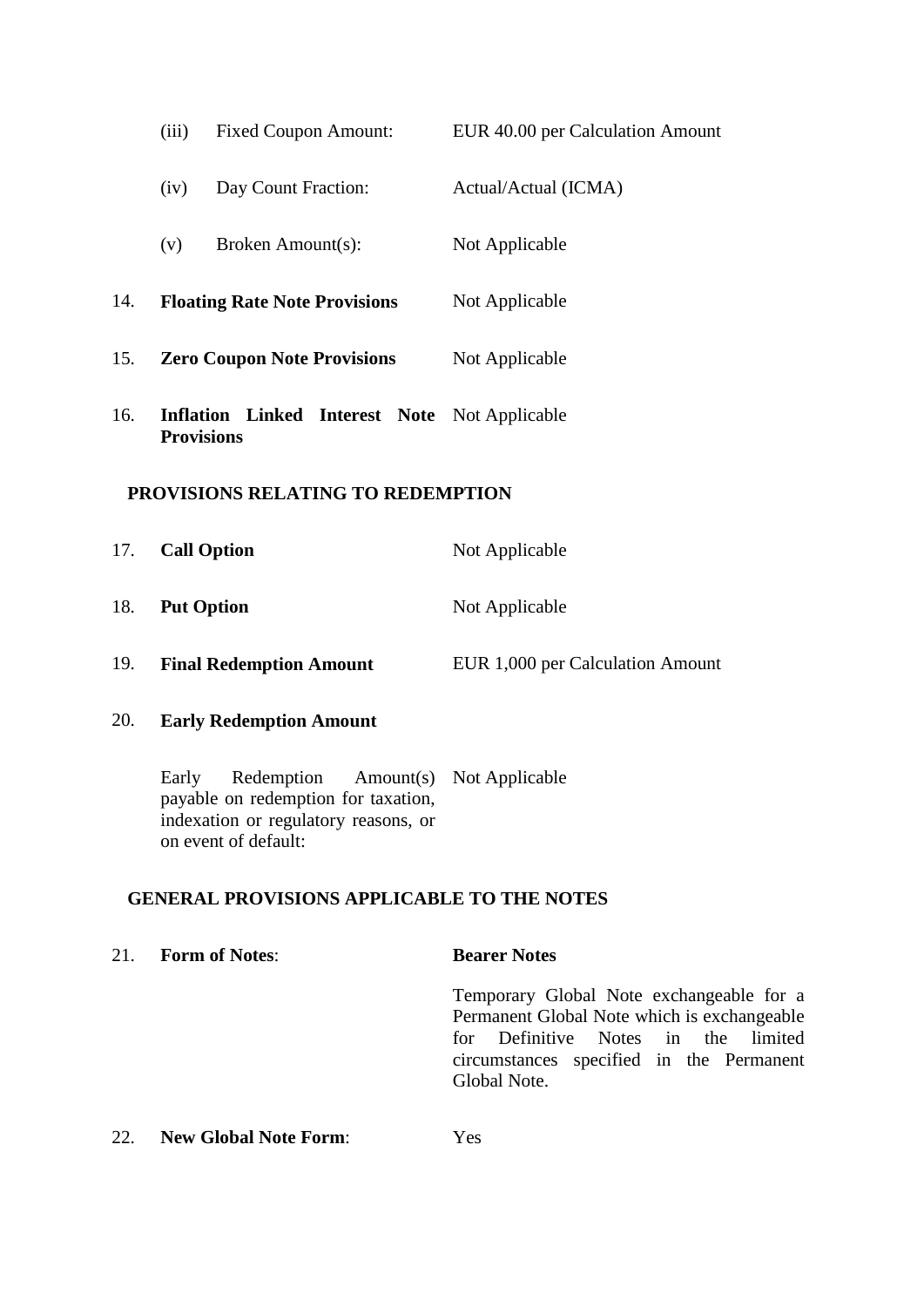23. Additional Financial Centre(s) or TARGET other special provisions relating to **Payment Dates:** 

#### **PURPOSE OF FINAL TERMS**

These Final Terms comprise the final terms required for the issue and admission to trading of the Notes described herein pursuant to the  $\epsilon$ 70,000,000,000 Euro Medium Term Note Programme of Intesa Sanpaolo S.p.A., Intesa Sanpaolo Bank Ireland p.l.c. and Société Européenne de Banque S.A.

#### **RESPONSIBILITY**

The Issuer accepts responsibility for the information contained in these Final Terms. To the best of the knowledge of the Issuer, having taken all reasonable care to ensure that such is the case, the information contained in these, Final Terms is in accordance with the facts and does not omit anything likely to affect the import of such information.

 $\overline{1}$ Signed on behalf of the Issuer.  $By \rightarrow \epsilon$ Duly authorised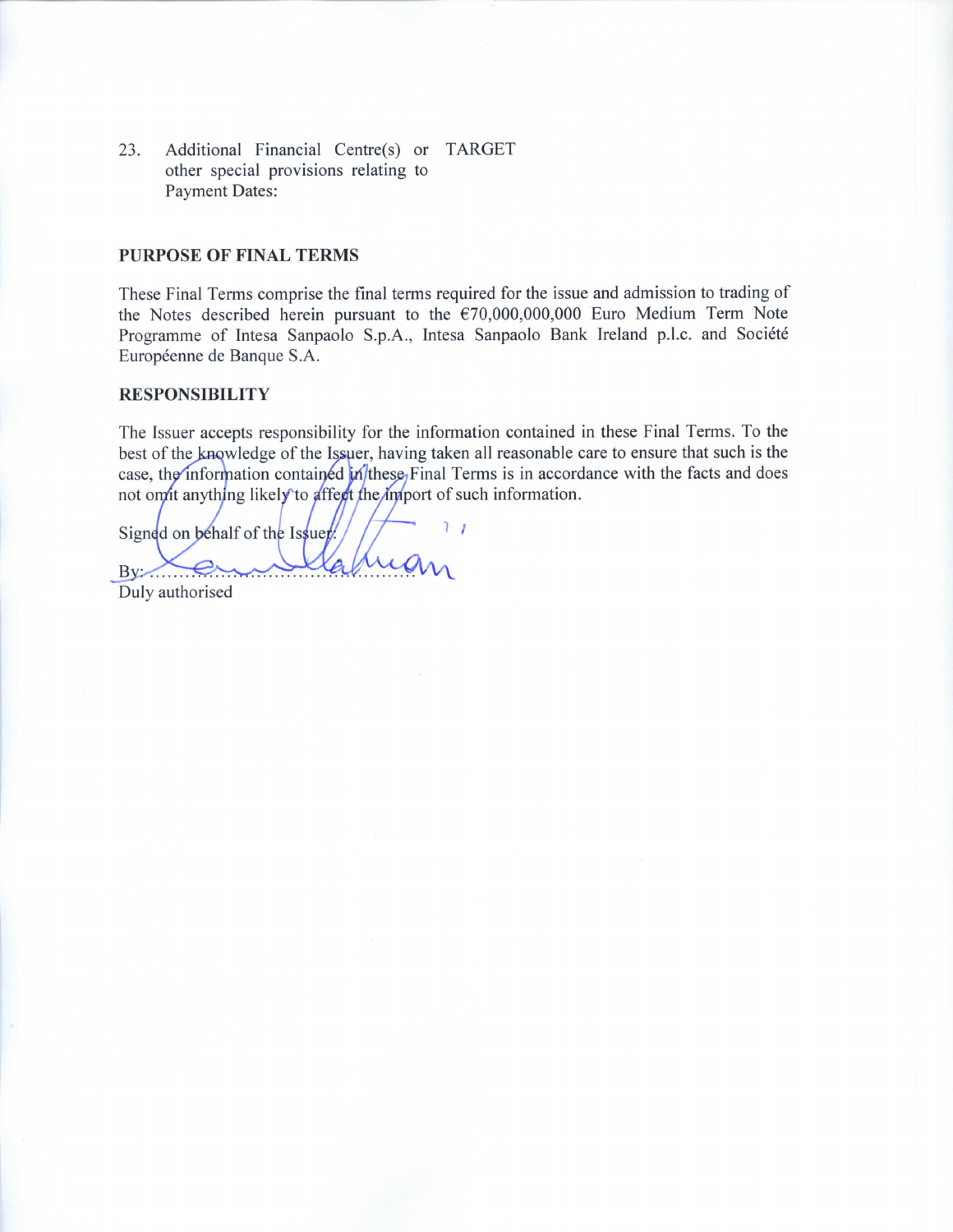### **PART B – OTHER INFORMATION**

### **LISTING AND ADMISSION TO TRADING**

| (1)   | Listing:                                                                    | Luxembourg                                                                                                                                                           |
|-------|-----------------------------------------------------------------------------|----------------------------------------------------------------------------------------------------------------------------------------------------------------------|
| (11)  | Admission to trading:                                                       | Application has been made for the Notes to<br>be admitted to trading on the regulated<br>market of the Luxembourg Stock Exchange<br>with effect from 30 October 2013 |
| (iii) | Estimate of total expenses EUR 6,350<br>related to admission for<br>trading |                                                                                                                                                                      |

## 2. **RATINGS**

Ratings: The Notes to be issued have been rated:

S & P's: BBB (Negative Outlook)

Moody's: Baa2 (Negative Outlook)

Fitch: BBB+ (Negative Outlook)

DBRS: A (Low) (Negative Trend)

Each of Moody's Investors Service Ltd., Standard & Poor's Credit Market Services, Fitch Ratings Limited and DBRS Ratings Limited is established in the European Union and registered under Regulation (EC) No 1060/2009 (as amended by Regulation (EC) No 513/2011) (the "**CRA Regulation**").

### 3. **INTERESTS OF NATURAL AND LEGAL PERSONS INVOLVED IN THE ISSUE**

Save for any fees payable to the Joint Lead Managers, so far as the Issuer is aware, no person involved in the offer of the Notes has an interest material to the offer.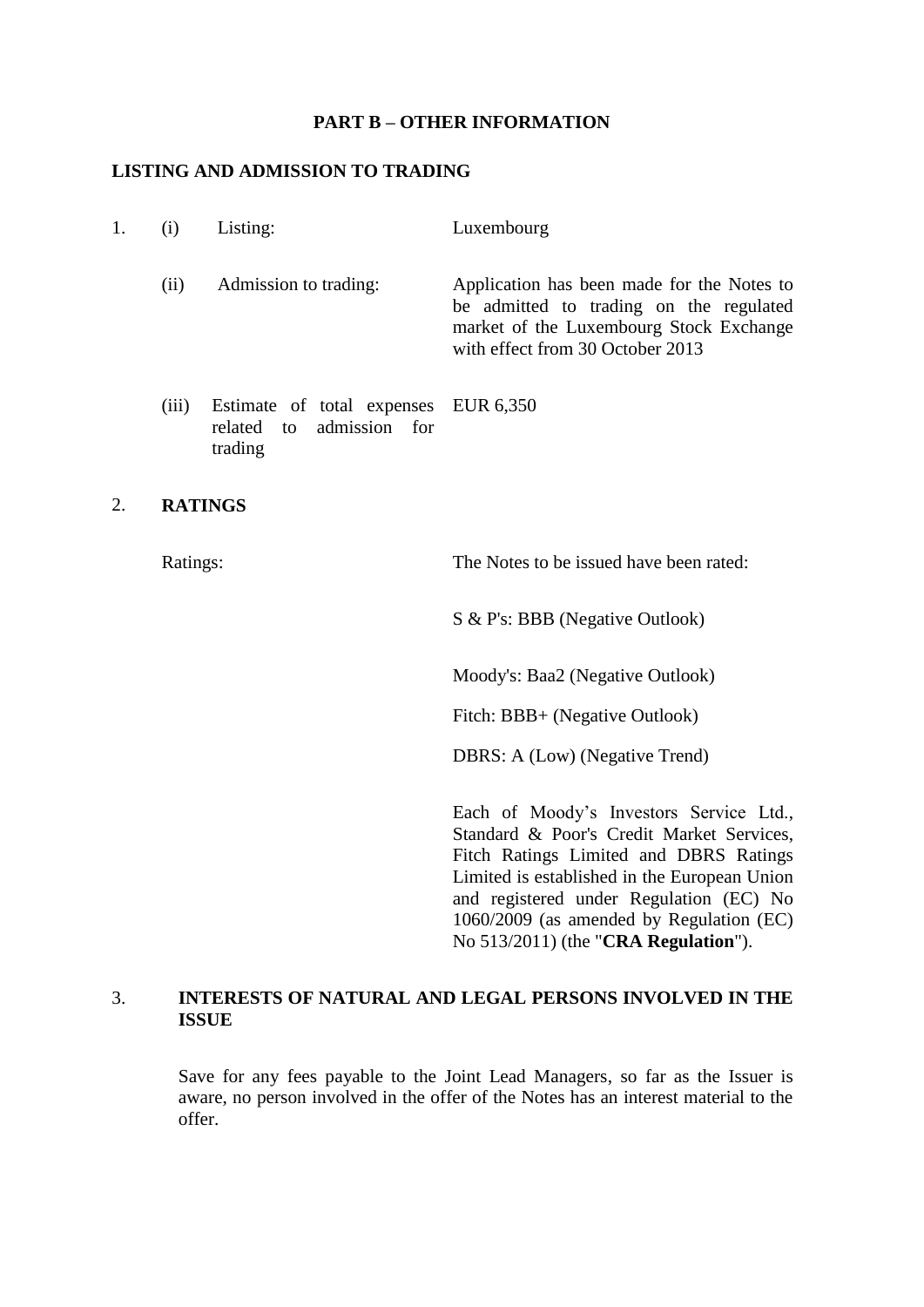### 4. **REASONS FOR THE OFFER, ESTIMATED NET PROCEEDS AND TOTAL EXPENSES**

- (i) Reasons for the offer: General funding purposes, in accordance with the section entitled "Use of Proceeds" under "General Information" in the Prospectus.
- (ii) Estimated net proceeds: EUR 988,360,000

### 5. **YIELD**

Indication of yield: 4.104 per cent. per annum

The yield is calculated at the Issue Date on the basis of the Issue Price. It is not an indication of future yield.

### 6. **OPERATIONAL INFORMATION**

ISIN Code: XS0986194883

Common Code: 098619488

Intended to be held in a manner which would allow Eurosystem eligibility: Yes

> Note that the designation "yes" simply means that the Notes are intended upon issue to be deposited with one of the ICSDs as common safekeeper and does not necessarily mean that the Notes will be recognized as eligible collateral for Eurosystem monetary policy and intra-day credit operations by the Eurosystem either upon issue or at any or all times during their life. Such recognition will depend upon the ECB being satisfied that Eurosystem eligibility criteria have been met.

Any clearing system(s) other than Not ApplicableEuroclear Bank S.A./N.V. and Clearstream Banking, société